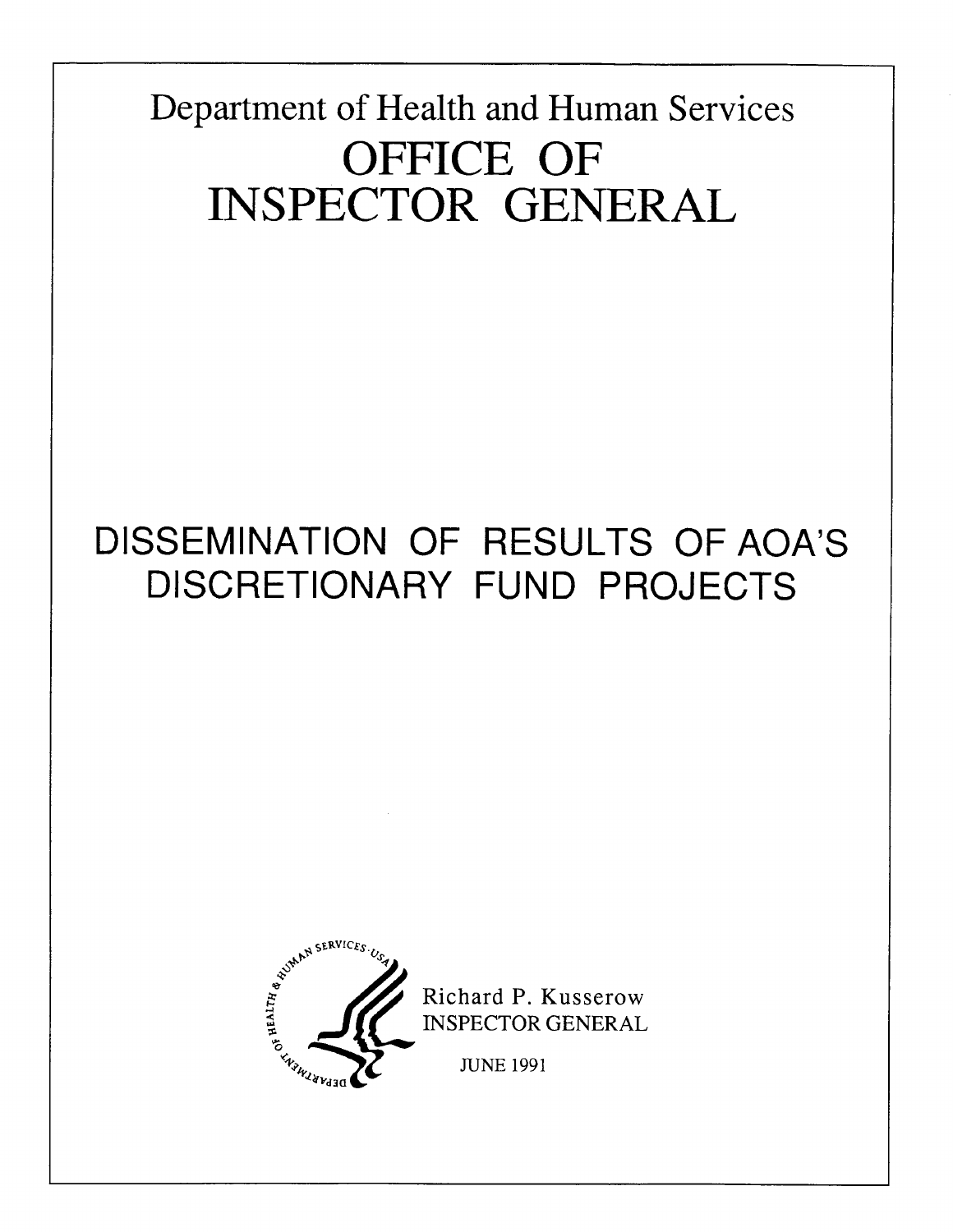# Department of Health and Human Services OFFICE OF INSPECTOR GENERAL

# DISSEMINATION OF RESULTS OF AOA'S DISCRETIONARY FUND PROJECTS



Richard P. Kusserow **INSPECTOR GENERAL** 

OEI-04-91-00110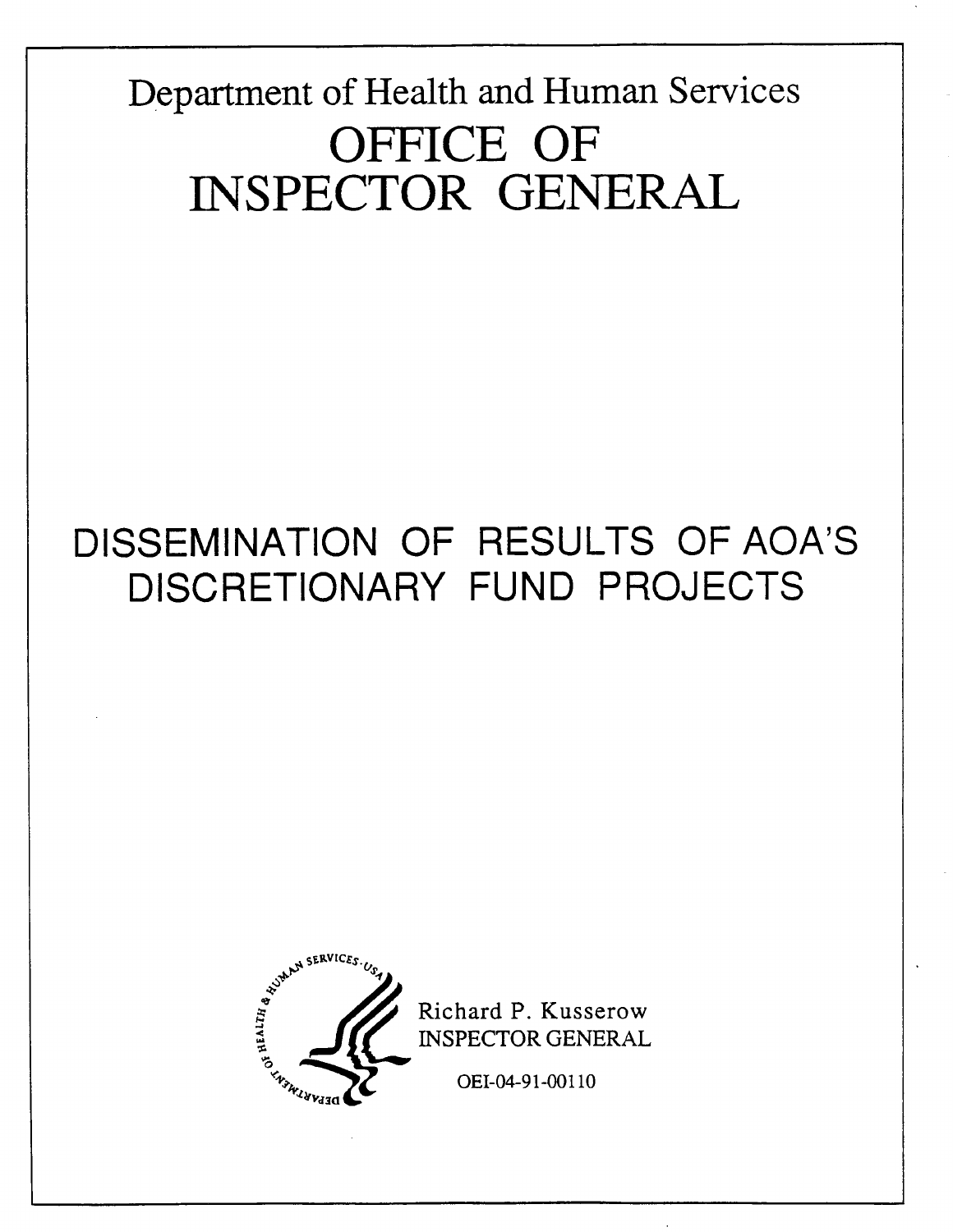### PURPOSE

This inspection was conducted to evaluate the dissemination practices for discretionary grant projects supported by the Administration on Aging (AoA).

### **BACKGROUND**

Title IV of the Older Americans Act authorizes a program of discretionary funds to support training, education, research, and demonstration projects. All grant applicants are required to submit a plan describing how they wil disseminate their project results. Although AoA no longer has a unit devoted to dissemination, its staff continue a number of dissemination activities.

### FINDINGS

According to the Older Americans Act, an integral part of the Title IV program is dissemination of information gaied from the grant projects. AoA's dissemiation efforts do not assure that this information reaches other organizations who can use it.

- AoA relies primarily on grantees, whose capabilities vary widely, for dissemination of  $\blacktriangleright$ project results.
- In evaluatig applications, the value assigned to dissemination activities has declined.  $\blacktriangleright$
- AoA's expanded guidance to applicants has had little impact on actual dissemination  $\blacktriangleright$ activities.
- AoA does not adequately assess project outcomes to determine the utility of the  $\blacktriangleright$ information to others.
- AoA pursues a broad dissemination strategy with too limited resources.  $\blacktriangleright$

### RECOMMENDATION

AoA should assure the establishment and adequate funding for a permanent function, responsible for dissemination of results of discretionary fund projects.

 $\mathbf{i}$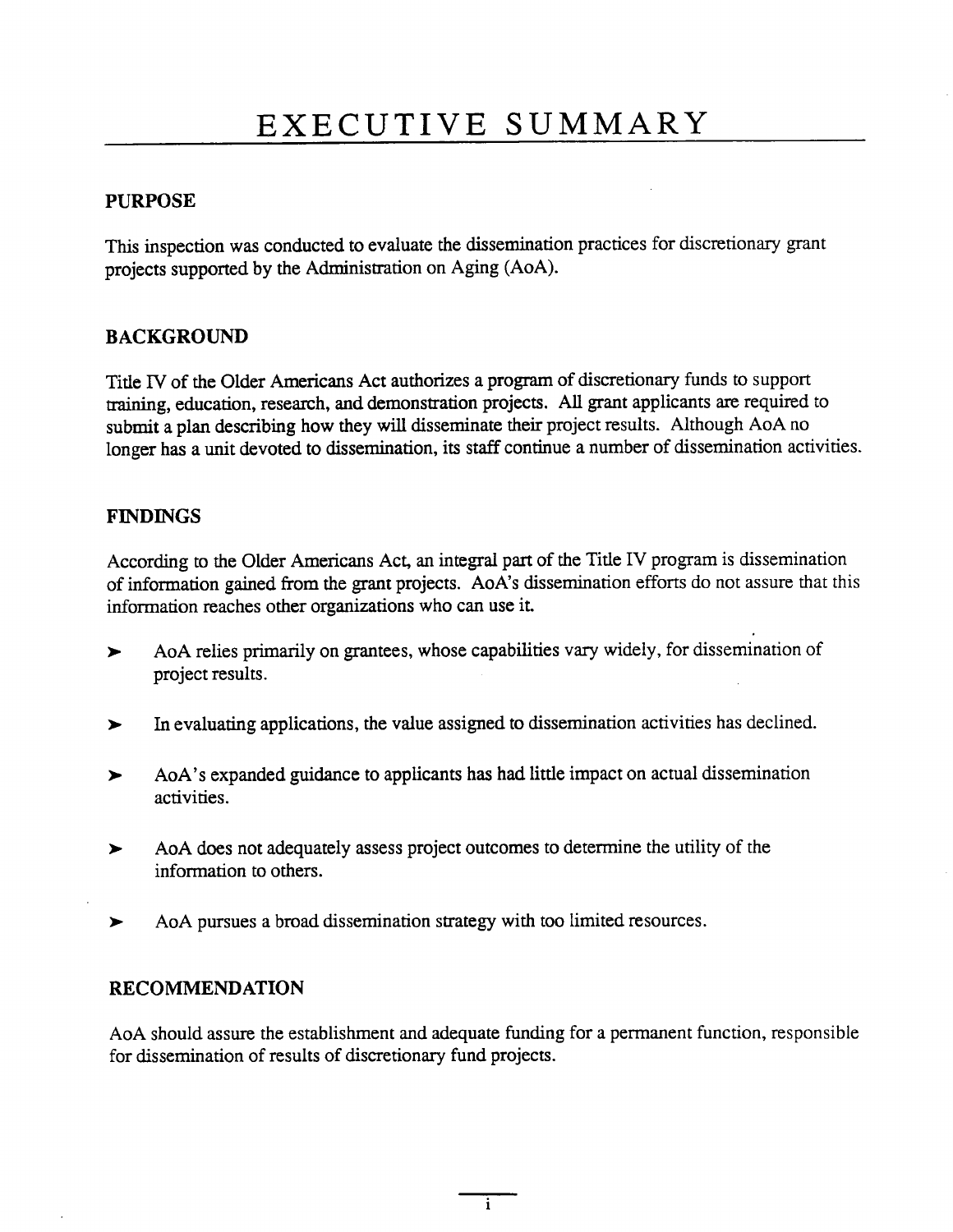### COMMENTS

The draft report was circulated for comment to the Commissioner on Aging, the Assistant Secretary for Legislation (ASL) and the Assistant Secretary for Planning and Evaluation (ASPE). The ASL had no comments; ASPE concured with the fmdings and recommendation. AoA found our report to be accurate and the recommendation relevant. In her response, the Commissioner on Aging also summarized the agency's current and planned dissemination activities.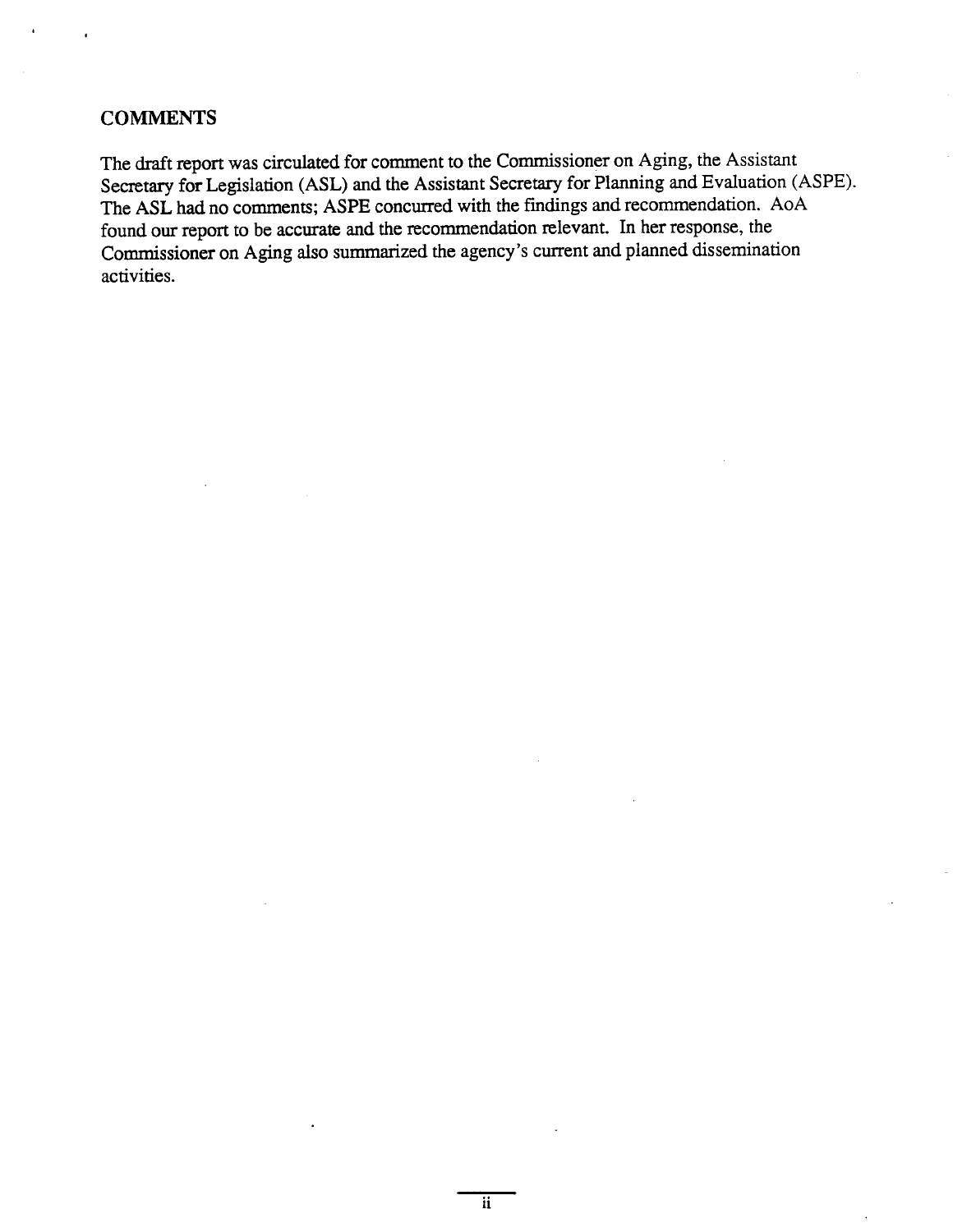### **EXECUTIVE SUMMARY**

| AoA Relies Primarily on Grantees, Whose Capabilities Vary Widely, for      |
|----------------------------------------------------------------------------|
| In Evaluating Applications, the Value Assigned to Dissemination Activities |
| AoA's Expanded Guidance to Applicants Has Had Little Impact on Actual      |
| AoA Does Not Adequately Assess Project Outcomes to Determine               |
| AoA Pursues a Broad Dissemination Strategy with                            |
|                                                                            |
|                                                                            |
|                                                                            |

 $\hat{\mathbf{r}}$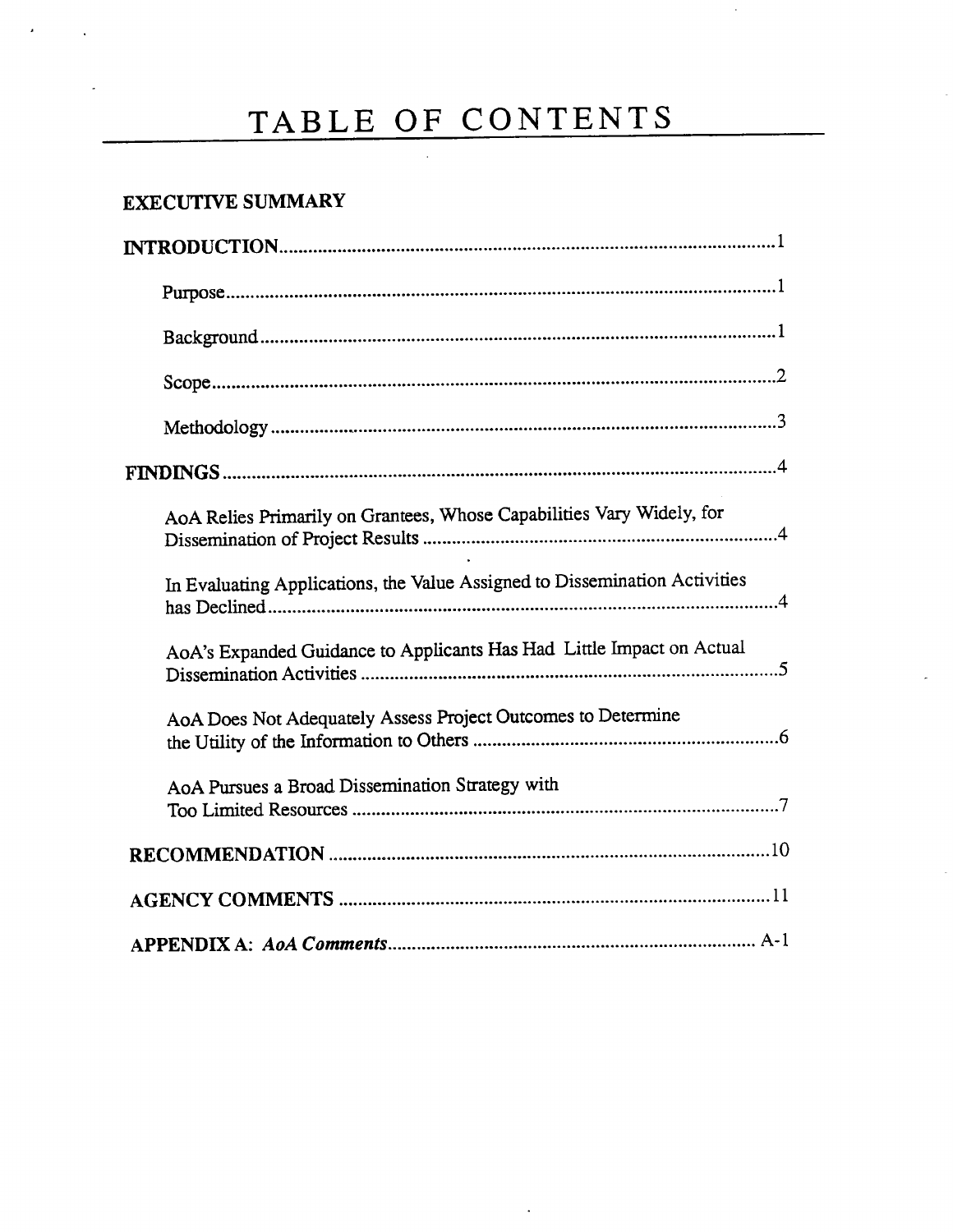### PURPOSE

This inspection was conducted to evaluate the dissemination practices for discretionary fund projects supported by the Administration on Aging (AoA).

### BACKGROUND

The Administration on Aging was established in 1965 by the Older Americans Act (OAA). Through formula grants, AoA gudes and assists states and communities to develop and implement services for elderly persons. The agency also administers a discretionary funds program.

#### **AoA Discretionary Funds Program**

Title IV of the Older Americans Act authorizes a program of discretionary funds to support training, education, research and demonstrations, as well as dissemination of information. For FY 1991, \$25.9 million has been allocated to the Title IV program. This is two percent more than the 1990 budget, when a total of 140 new grants were awarded.

The purpose of the Title IV discretionary funds program, as stated in the Older Americans Act, is to,

"expand the Nation's knowledge and understanding of aging and the aging process, to design and test innovative ideas in programs and services for older individuals, and to help meet the needs for trained personnel in the field of aging through —

- $(1)$  education and training ...
- (2) research. ..
- (3) demonstration projects ..- and
- (4) dissemination of information...acquired through such programs..."

Including dissemination as an integral part of the program establishes that the information gained from the projects should extend well beyond the initial grantees. Effective dissemination promotes utilization by others in the field, and avoids subsequent researchers' "reinventing the wheel." The authorizing legislation recognizes the need to disseminate project results in order to gain full benefit from the resources expended on each project.

In preparation for the reauthorization of the OAA in 1991, the House Subcommittee on Human Resources of the Select Committee on Aging is holding a series of hearings. One hearing, in September 1990, focused on the Title IV program, particularly the effectiveness and usefulness of dissemination efforts. The General Accounting Office (GAO) presented testimony on a survey of all state agencies on aging to determine their use of Title IV results. GAO said, "While

 $\mathbf{1}$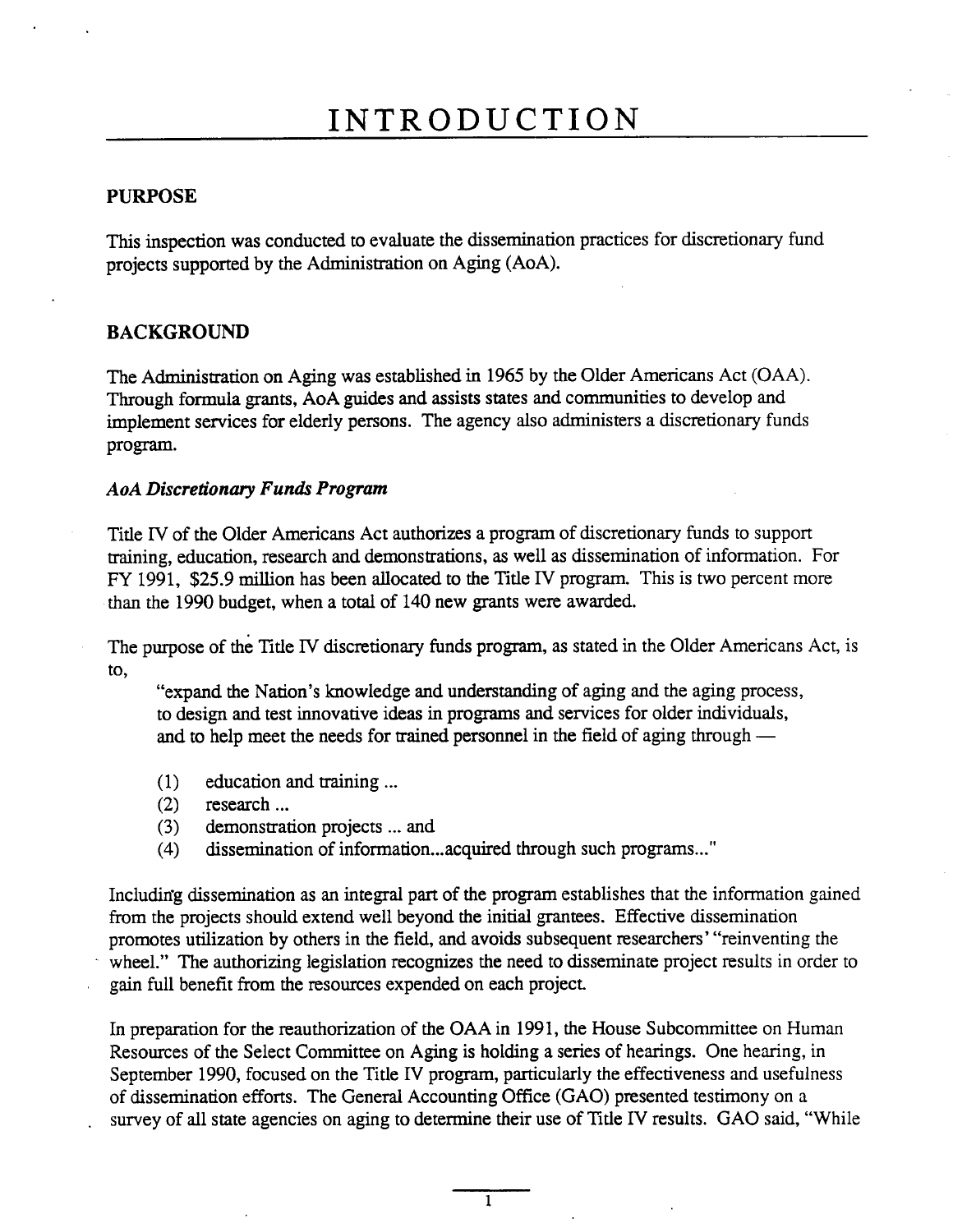Title IV dissemination is having some positive impact, it is not achieving maximum results ... AoA does not have a comprehensive dissemination strategy."

### Disseminaton Practies in Other HHS Agencies

Dissemination of project results is important to many HHS agencies which support research and demonstration projects. The Department has no standard process to assure effective dissemination of the results of grant projects. Dissemiation is handled differently by the various operating divisions of the Department.

For example, each of the National Institutes of Health maintain public information offices. These offices, to varying degrees, disseminate the results of projects funded by their agencies. However, according to the National Institute on Aging's (NIA) Public Information Office, NIA grantees, like those funded by other branches of NIH, generally do not rely on the Institute to disseminate the results of their projects. Rather, grantees seek to publicize their own results, which commonly focus on medical and biological issues, in professional journals and forums.

Under the Public Health Service, the Maternal and Child Health Bureau has a cooperative agreement with the National Center for Education in Maternal and Child Health at Georgetown University to handle dissemination of the grants funded by the agency.

In the Health Care Financing Administration (HCFA), grantees can, with approval from HCFA, disseminate the results of their own projects, but are not required to do so. HCFA routinely sends all approved final project reports to an information clearinghouse.

In another example, the Office of Human Development Services (OHDS) instructs applicants that dissemination is an essential principle of its grant program. However, in the 1990 Federal Register announcement, dissemination activity was dropped as an evaluation criterion for rating grant applications.

### SCOPE OF THIS INSPECTION

This study evaluated dissemination of the results of AoA's discretionary fund projects. It examined both the grantees' and the agency's dissemination activities. All AoA discretionary grants administered by the AoA central office, and completed between April 1, 1989 and March , 1990 were included in the scope of the study. Grants that were completed within this time period had responded to the announcements published in the Federal Register for fiscal years 1985 through 1988.

For information about dissemination activities of the agency, OEI staff interviewed professionals within and outside AoA who are familiar with the discretionary funds program. AoA staff included regional and central office administrators and project officers from the Title IV program. Outside organizations included: the Gerontological Society of America, the Association for Gerontology and Higher Education, the National Institute on Aging, the American Association of Retired Persons, and all information clearinghouses used by AoA.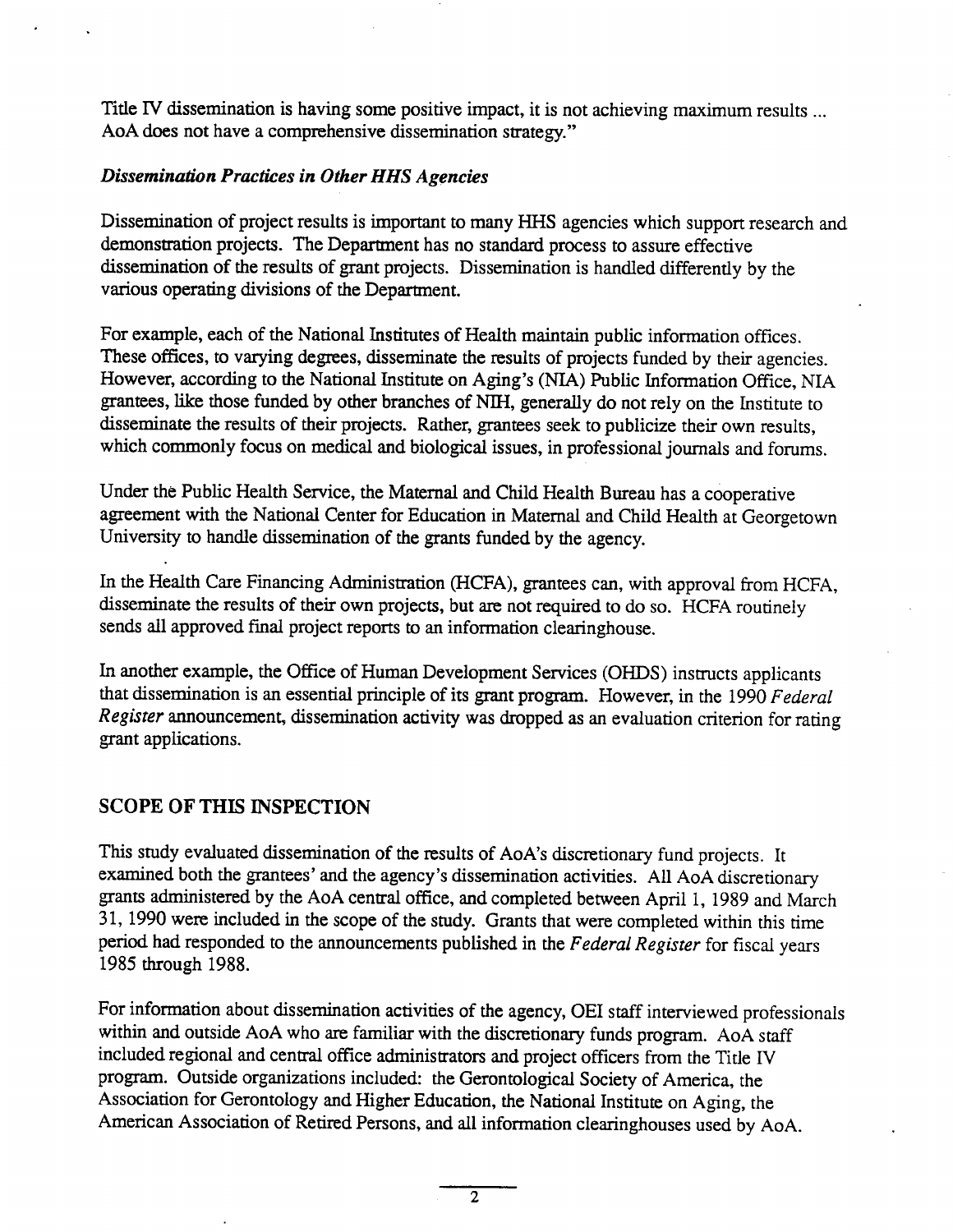### METHODOLOGY

A list of the grants completed between April 1, 1989 and March 31, 1990 was obtained in August 1990 from OHDS's Grants Management Information System (GMIS). Those 88 grants were classified by type (research, training, and demonstration). A sample of 30 was selected for study. Since there were only 5 research grants, all were included in the sample. The remainder of the sample was selected using a random number generator.

OEI staff examined the project files for each grant to determine what dissemination commitments were made when the grant application was accepted for funding, and what dissemination activities were subsequently reported in the quarterly progress reports and the final report. Since the official files, which are maintained by OHDS, are sent to archives when the project closes, the project officers' files were used for this study. The project officers usually maintain a copy of all items that are in the official file, but they are not *required* to have copies of all official papers including the final reports. In files where the final report was missing, the project officers provided information on the projects' dissemination activities. In some cases, the grantees were interviewed by phone to confirm or supplement the recollections of the project officers.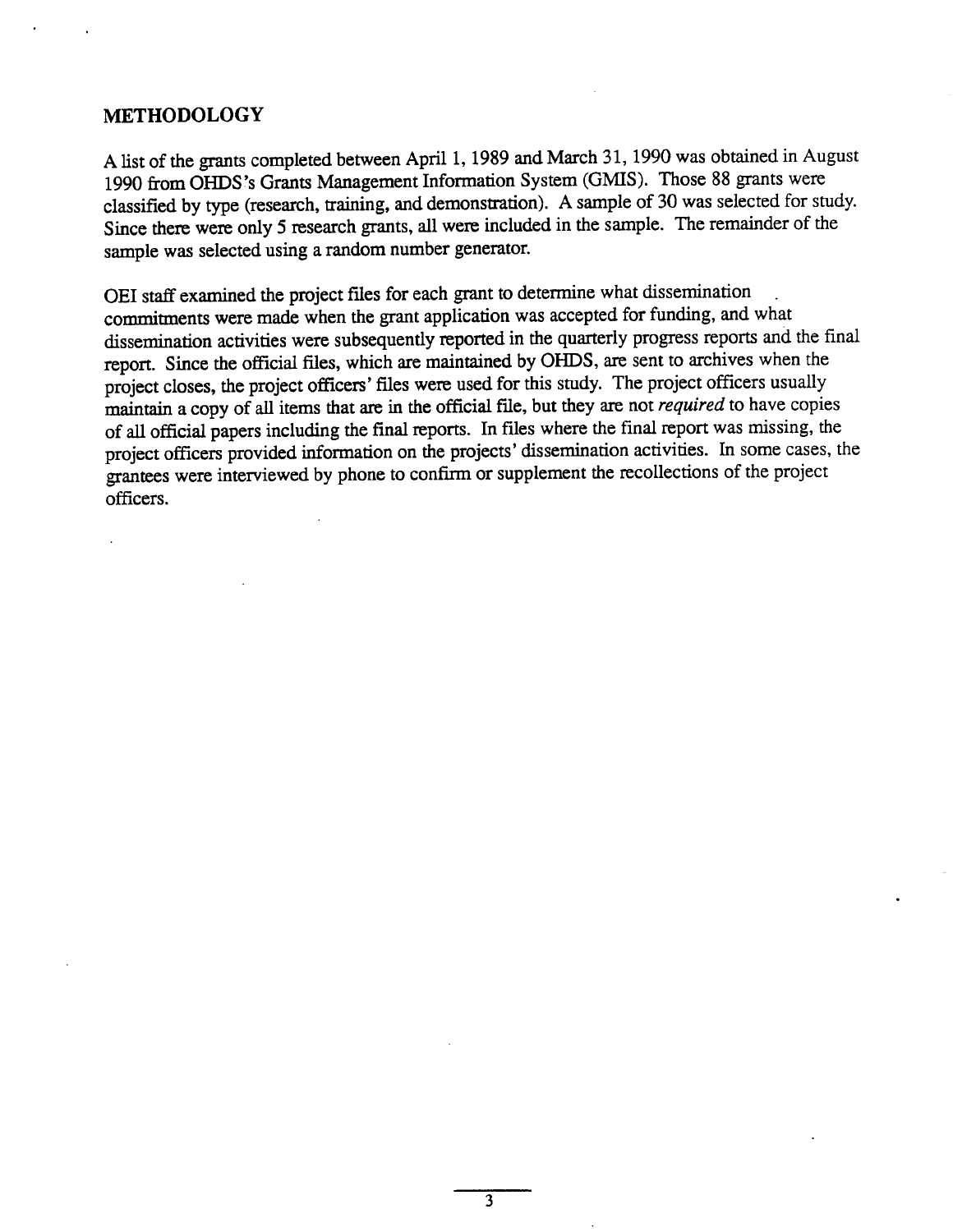## FINDINGS

According to the Older Americans Act, an integral part of the Title IV program is dissemination of information acquired from the grant projects. AoA's dissemination efforts do not assure that this information reaches other organizations who can use it.

### AOA RELIES PRIARILY ON GRANTEES, WHOSE CAPABILITIES VARY WIDELY, FOR DISSEMIATION OF PROJECT RESULTS

AoA has relied on its grantees to take the lead responsibility for dissemination of project results, according to AoA officials. One of the distinguishing characteristics of AoA's discretionary funds program is the wide variety of grantees, ranging from small nonprofit community organizations to major national gerontological associations and universities. The capabilities of these organizations to effectively disseminate their project results vary. Despite the range of abilities, the legislation requires all research and demonstration grants to "include provisions for the appropriate dissemination of project results." Further, the Federal Register announcement indicates that all applicants will be evaluated in part on how they plan to disseminate their products. The result is most grantees submit minimal dissemination plans while some plan more extensive activities.

Experts generally attribute the difference in dissemination activities to the resources and reputation of the grantee. Some grantees, with a wide network of contacts, sufficient resources, and experienced staff, disseminate their project results extensively and effectively. For example, one grantee, a national business organization provided the funds to publish the project's report on retiment planning and send it to the human resource executives of leading corporations in the U. S. This organization also had the connections to arrange presentations at forums such as breakfast meetings of business executives across the country. However, most grantees do not demonstrate such capabilities in their dissemination activities.

### IN EVALUATING APPLICATIONS, THE VALUE ASSIGNED TO DISSEMINATION ACTIVITIES HAS DECLINED

The criteria for evaluating applications are published in the Federal Register announcement of the availability of discretionary funds. A panel of experts from outside the Federal Government comments on and scores the applications. The criteria and the value assigned to each one have changed over the year, but generaly include:

- need for, or objectives, of the project
- methodology or approach
- results or expected outcomes/benefits
- dissemination/utilization plan
- level of effort or staff background and resources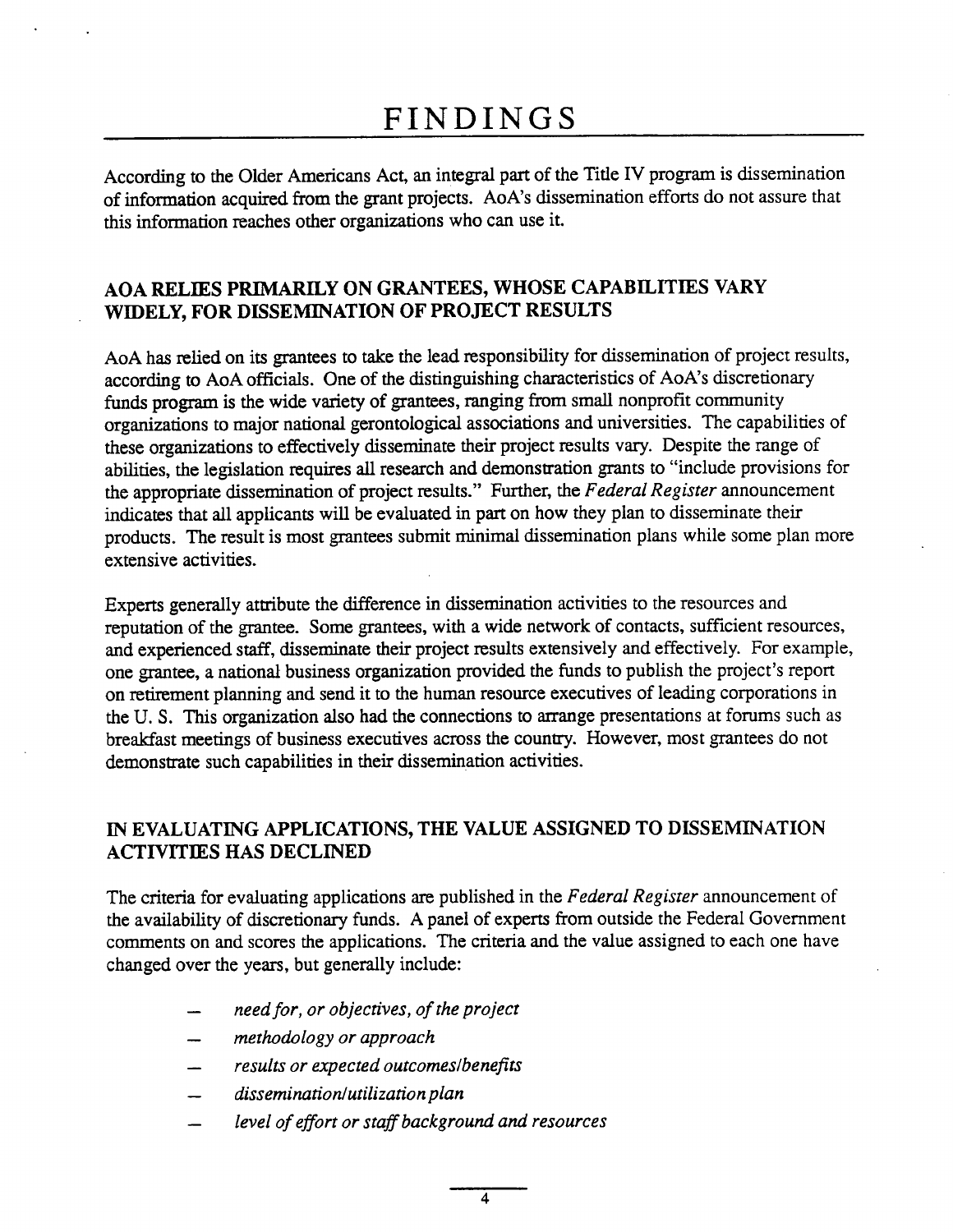AoA requires projects to include a dissemination plan. However, the relative importance of the dissemination criterion in the proposal-rating process has declined. In 1987 each of the criteria was worth the same amount  $-20$  points. Over the years, the point values assigned to the five criteria have shifted. The dissemination criterion has been reduced from  $20$  points in 1983 through 1987, to  $15$  points in 1988, and only  $10$  points since 1989.

### AOA'S EXPANDED GUIDANCE TO APPLICANTS HAS HAD LITTLE IMPACT ON **ACTUAL DISSEMINATION ACTIVITIES**

At the same time that AoA has been reducing the value assigned to the dissemination criterion, the agency has been giving the applicants more substantive guidance on dissemination.

Prior to 1988, the guidelines in the Federal Register for the dissemination criterion instructed applicants to describe:

- the methods for sharing their findings,
- the steps to promote utilization of products, and
- the specific audiences to be addressed.

Starting in 1988, the instructions became more deliberate and precise. In 1988, applicants were asked to add:

- a description of why the proposed steps are expected to be successful in disseminating the products and findings;
- reasons why specific audiences will benefit; and
- detailed steps to get the products adopted by the audiences.

The 1989 and 1990 announcements contan a separate section on dissemination. Applicants are notified that they are expected to be aware of projects in the same area as their proposal. To help locate related projects, the announcement gives a list of sources for tracking current and previous AoA-sponsored projects. Furher, these announcements provide the following principles of dissemination, and advise applicants to consider them in developing their applications:

- The most widely utilzed projects make dissemination and utilization a central aspect of the project, not a peripheral one.
- Dissemination starts at the beginning of a project.
- Potential users should be involved in planning.
- Products should be prepared with the needs of potential users in mind.
- Dissemination is a networking process.  $\overline{\phantom{0}}$
- At a minimum, dissemination includes getting your final products into the hands of appropriate users and making presentations at conferences.
- Coordination with other related projects may increase the chances of your products being used.

5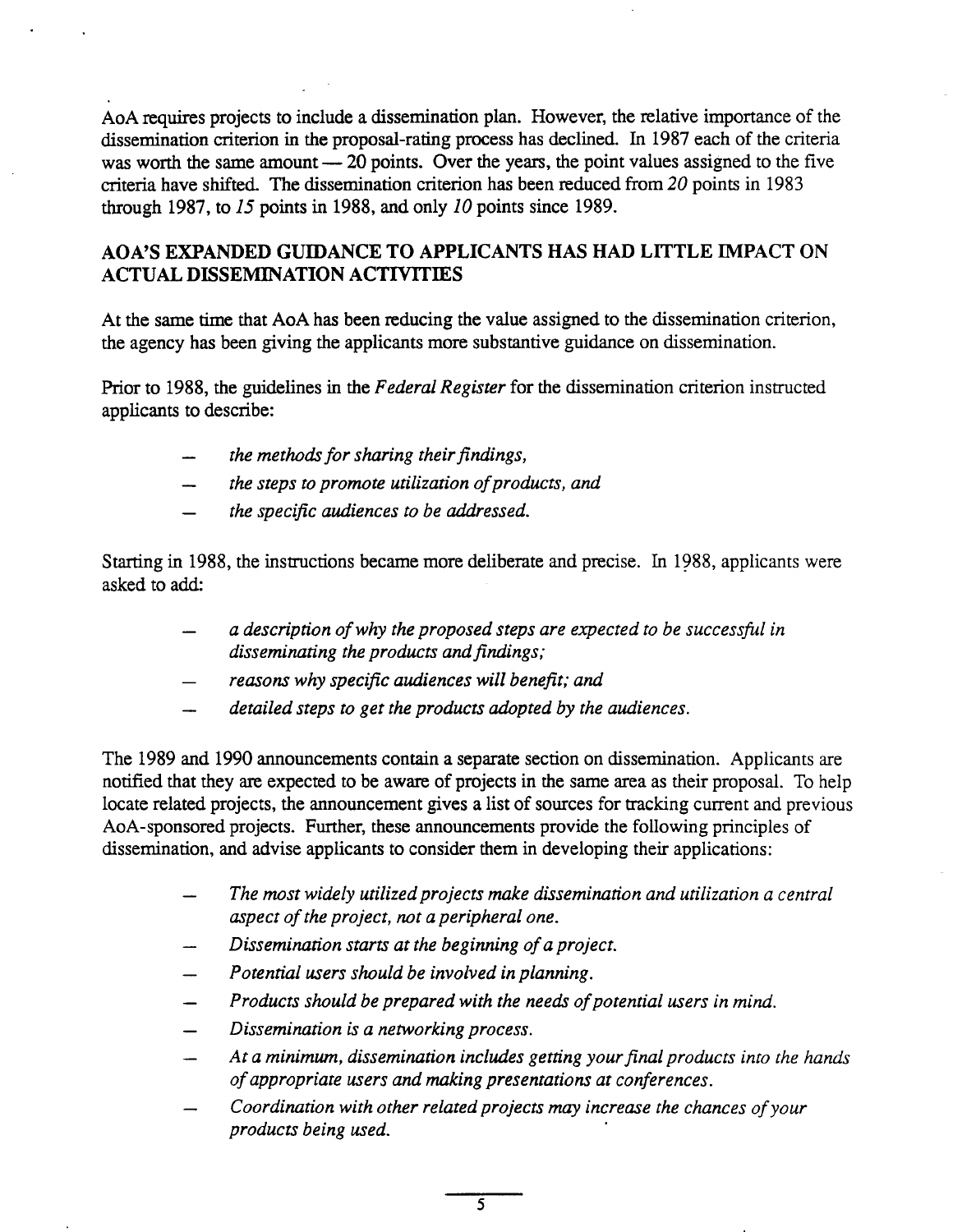Review of the dissemiation plans in grant applications did not reveal a qualtative difference between plans submitted prior to 1988 and those responding to the 1988 announcement, when the instructions became more detailed. Both before and after 1988, plans list a few standard dissemination activities. The most frequently mentioned activities are: submitting to professional jourals for publication, applying to present results at professional conferences, including project description in state and local newsletters, and making presentations at local/ professional meetings.

Most projects included in this study responded to the 1987 and 1988 announcements. This study did not cover projects initiated in 1989 or 1990. However, project officers said they have not noticed a significant difference in the quality of the plans submitted in the past two years, compared to previously.

This review found that 90 percent of grants completed between April 1, 1989 and March 31, 1990 implemented the dissemination plans that were proposed at the outset of the projects.

However, the grantees' dissemination plans do not go far enough to assure that project results reach those who are most likely to use them. Accomplishing this requires the kind of efforts AoA has described in its guidelines for dissemination since 1988. Even though the grantees' plans fail to adhere fully to the dissemination guidelines, the projects continue to be approved for funding since the dissemination criterion accounts for such a small portion of the overall evaluation score.

According to project officers and experts outside AoA, the minimal dissemination activities of grantees can be traced to the lack of emphasis from AoA, as well as insufficient time and funds, and lack of capability of small grantees.

### AOA DOES NOT ADEQUATELY ASSESS PROJECT OUTCOMES TO DETERMINE THE UTILITY OF THE INFORMATION TO OTHERS

AoA's procedures place heavy emphasis on evaluation of grant *applications* for feasibility and utility of results. However, once the project is completed, the *final results* are not adequately assessed for their potential utility to others in the field.

The purpose of AoA's grant projects is to test new and innovative ideas. Because they explore heretofore untested approaches, some projects will not meet expectations. Since AoA does not adequately review all completed projects, those that should be replicated are not distinguished from unsuccessful projects and projects whose results are less useful to others.

The same project close-out procedure is followed for all projects. All final reports are sent to the information clearnghouses. Here the good, new ideas may get lost in the volume of final reports released each year.

Respondents most often noted the lack of resources, including staff, as the main reason AoA does not follow a thorough, systematic process for reviewing completed projects. Additionally,

6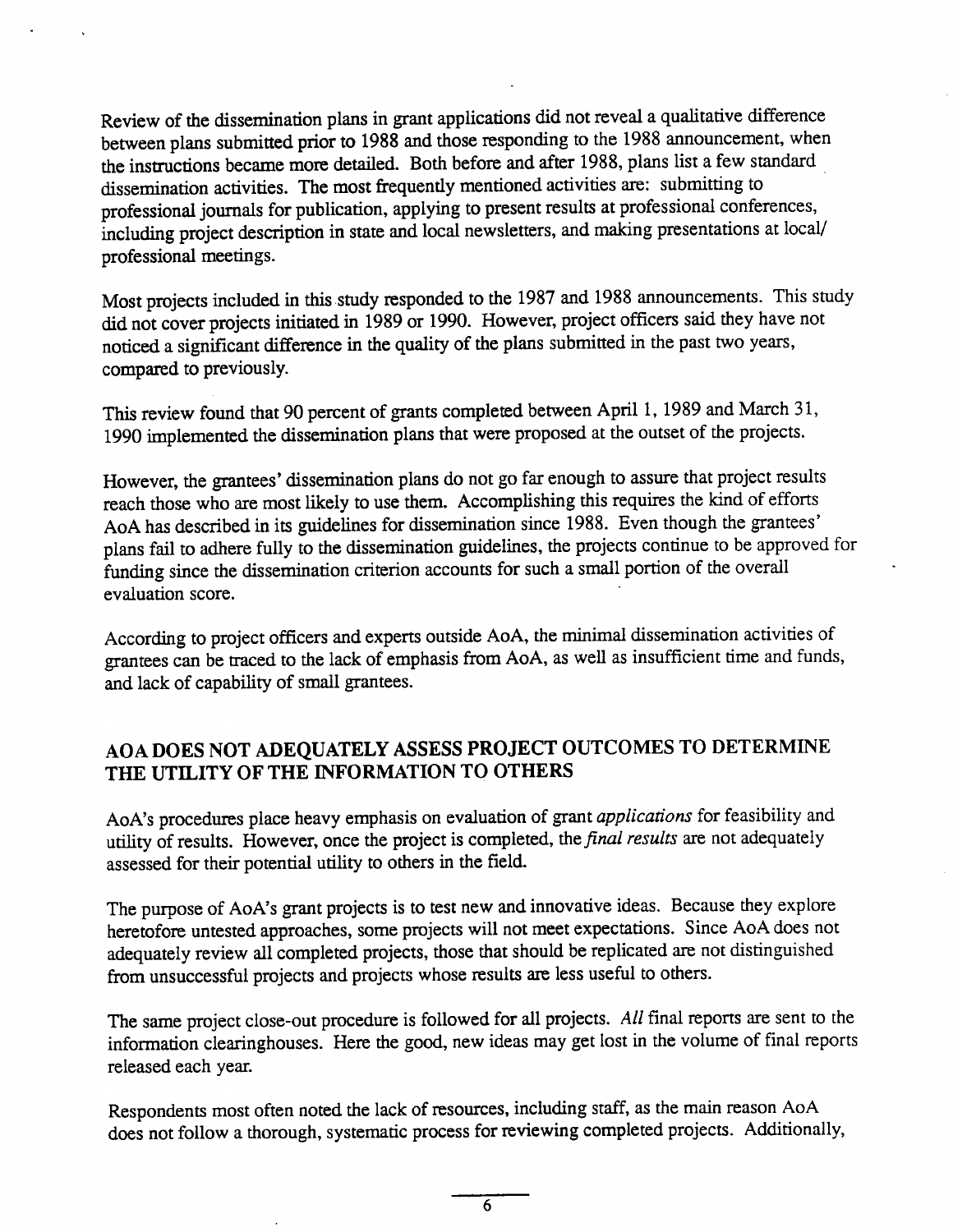some feel that AoA's officially judging the relative utility of the projects would politicize the process. Despite these difficulties, a number of outside experts feel assessing project results and targeting them to specific users would greatly increase the application of project results by others. In fact, several experts with outside organizations said that projects must be evaluated and summarized first, before effective dissemination can occur. One major organization said its policy is to review all of its own projects to determine which ones to include in their database/library and to select the ones they will disseminate more extensively. An official with a major organization in the field of aging commented that, "truly responsible dissemination goes way beyond rote dissemination plans...this organization spends half of its time on dissemination activities. "

### AOA PURSUES A BROAD DISSEMINATION STRATEGY WITH TOO LIMITED RESOURCES

Respondents noted a number of problems with AoA's dissemination efforts. Congress withdrew authorization for the agency's internal information clearinghouse in 1981. AoA has not had a staff devoted to dissemination since then. In addition, funding for the Title IV program has been reduced drastically from a high of \$54 million in 1980 to \$26 million this year. In spite of these reductions, the agency's staff has tried to maintain a wide range of dissemination activities, along with their other duties.

AoA's dissemination activities include:

- sending reports to information clearinghouses  $\blacktriangleright$
- $\blacktriangleright$ holding meetings of grantees working on similar projects
- convenig regional dissemination conferences  $\blacktriangleright$
- publishing booklets, a magazine, and information memoranda  $\blacktriangleright$
- supporting 11 resource centers.  $\blacktriangleright$

### Clearinghouses

Using clearinghouses as a method of dissemination is essentially passive. Technically, the reports are available, but an organization or individual must take initiative to obtain them. Getting a report out of these archives requires familiarity with database research and access to the computerized soures. Additionally, users of the clearnghouses do not have a means of distinguishing excellent projects from those of less utility without looking at each report.

 $\overline{\tau}$ 

AoA sends all final reports and products to the following information clearinghouses:

- National Technical Information Service (NTIS)
- AgeLine Database
- S. Government Printing Office
- Project SHARE (closed August 31, 1990)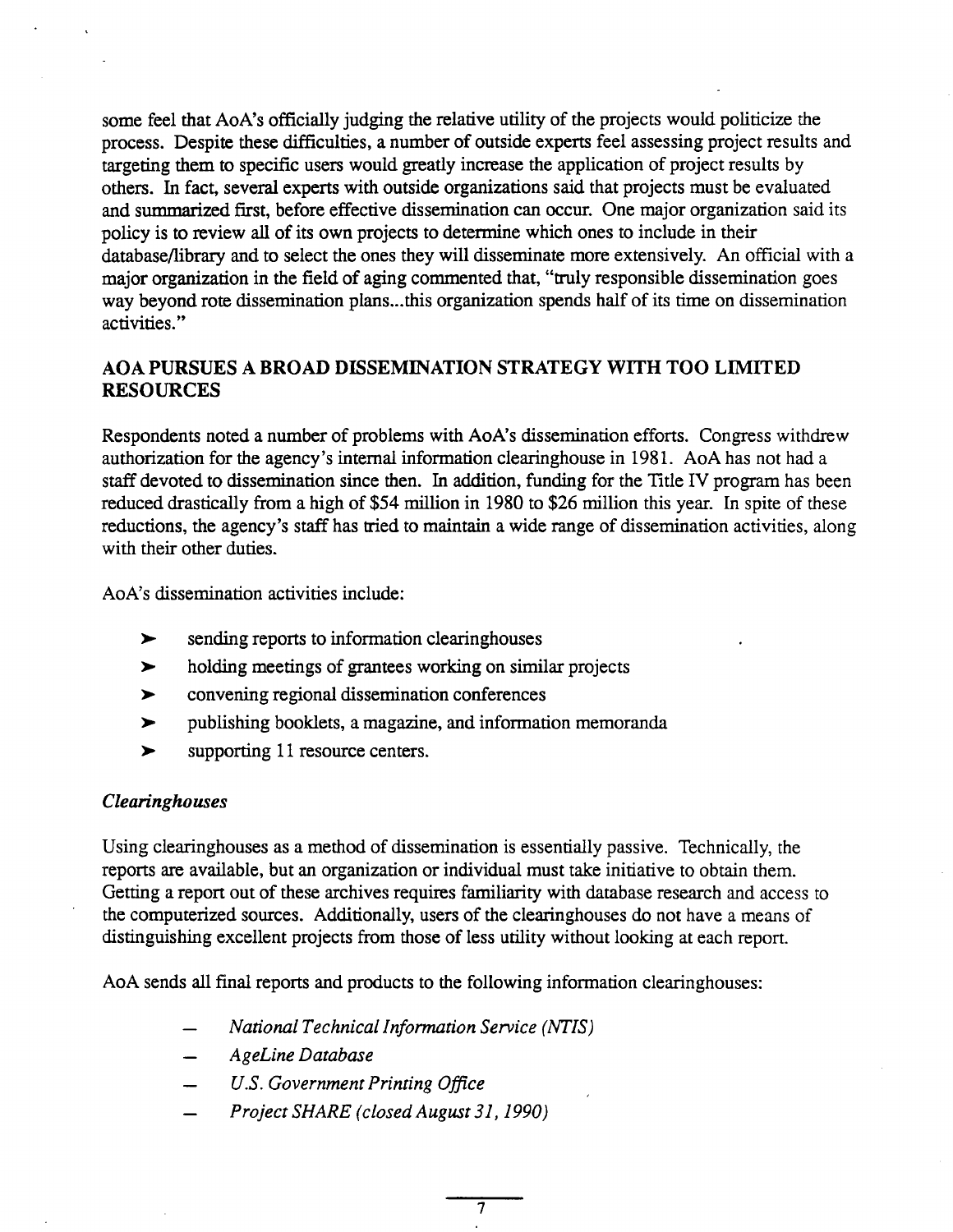The clearinghouses file the projects' final reports in a computerized information system. Only NTS had information on the number of requests for AoA reports. Over the past ten years, NTIS filled an average of three requests per month.

AgeLine is a commercialy avaiable database admistered by the American Association of Retired Persons (AARP). AARP selects some of AoA's reports for inclusion in its database. The most frequent users of AgeLine are faculty and students.

The Government Printing Office sends microfiche copies of projects' final reports to the depository libraries that have requested in advance to receive the general category of publications that includes AoA reports.

### Cluster Meetings and Networking

One of the principles of dissemination is linking people and organizations and vigorously encouraging networking activities. AoA's formal and informal efforts in this area are hampered by lack of funds and lack of procedures for apprising staff of significant projects.

AoA has implemented the principle of networking through cluster meetings. AoA funds several grants in a given area, for example elder abuse, for the same project period, and convenes meetings of the grantees to discuss the projects. Project officers are enthusiastic about this approach and feel the grantees learn from each other. Factors that hamper "clustering" include lack of funds to bring grantees together more frequently, and the very common practice of approving grantees' requests for time extensions. When extensions are granted, "clustered" projects are no longer on the same schedule, and therefore the grantees cannot share their full, final results at the final meeting.

Some project officers have linked new and former grantees with similar interests informally when there is no formally recognized cluster. However, among project officers, there is considerable variation in involvement with grantees. According to AoA officials, there is no provision to keep AoA staff apprised of the Title IV projects outside of each officer's immediate responsibility. This general lack of an information network within AoA inhibits the distribution of information by staff to grantees. In addition, AoA does not routinely cover the costs for staff to attend national conferences on aging. These conferences provide opportunities for professionals to form netWorks which facilitate exchange of information.

### Federal Regional Offices' Disseminaton Activities

A number of AoA central and regional office staff feel a major weakness in the use of existing resources is failing to include regional offices in more dissemination activities. Regional offices are geographically closer to the recipients of AoA funded services and have the potential to contribute substantially within existing resources. According to one aging specialist, the regional offices could, "function as the eyes and ears of the Commissioner and be a conduit of information. "

 $\overline{\mathbf{R}}$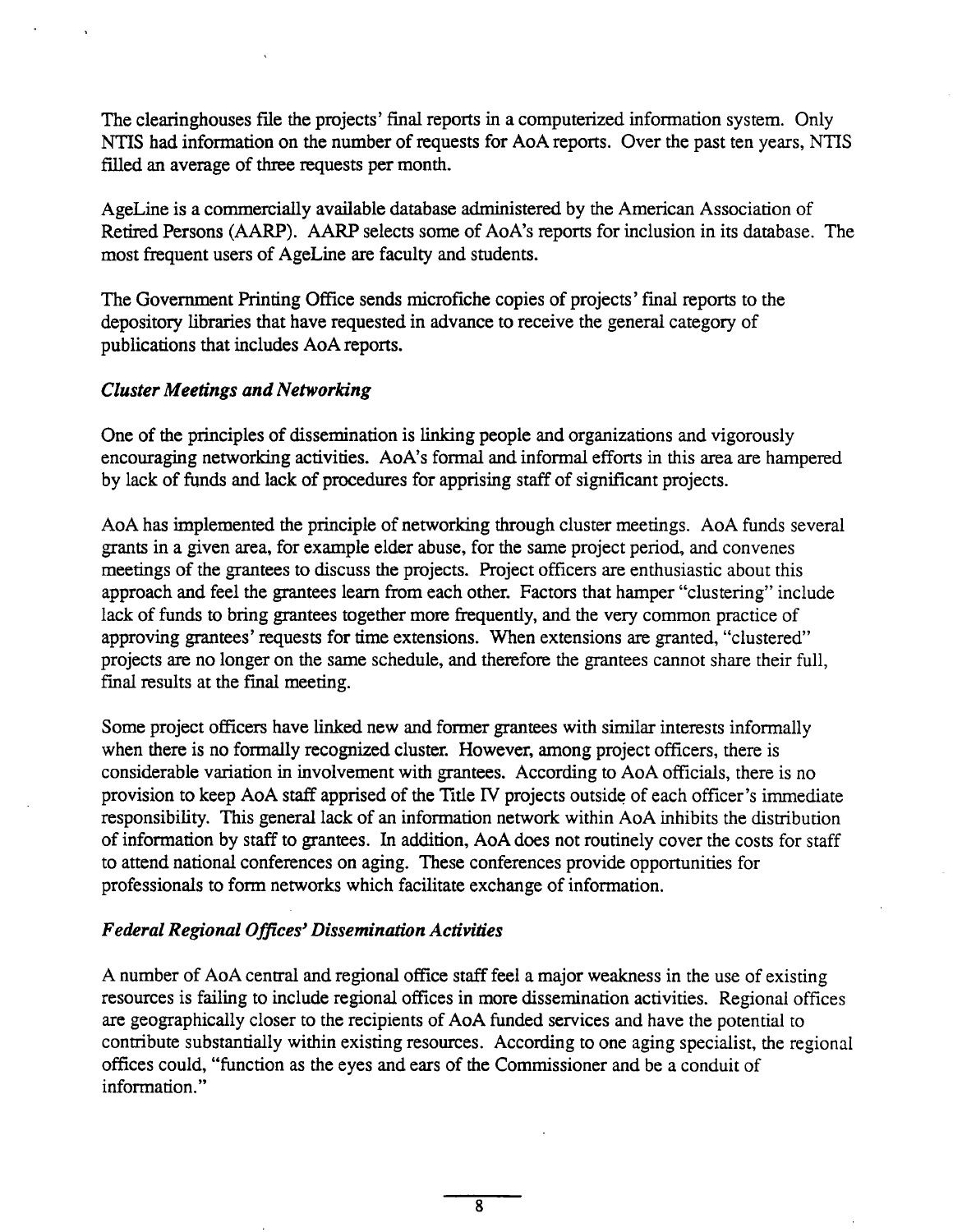Several respondents noted that the current Commissioner has formally convened a number of grassroots roundtables to identify priority areas. They feel that an informal network through the regional offices could build on the Commissioner's current efforts to get local input. One regional administrator of AoA said that dissemination efforts could be improved by starting at the beginning of the funding process. He felt regional offices could help identify research needs and thereby also identify the potential users of project results.

Since 1983, the Office of Program Policy and Legislation in the Office of Human Development Services has sponsored regional meetings to disseminate information on discretionary grants, including AoA's, and to encourage formation of networks among interested parties. The meetings are convened by the federal regional offices. OHDS considers the meetings to be successful. However, only nine meetings are scheduled for 1991.

### **AoA Publications**

AoA produces a number of publications that are distributed nationally. Several respondents noted that some of these publications would be better utilized if they were targeted to specific audiences. For example, a project officer suggested that one of the recent publications, Dissemination By Design, should be given routinely to all grantees. This booklet describes effective dissemination priciples and practical techniques for disseminating information. A frequent suggestion concerned the Compendium of Active Grants. Many respondents suggested that the compendium would be more useful if done as a cumulative volume which describes all completed, rather than ongoing, projects arranged by subject area.

### National Aging Resource Centers

A number of AoA staff say the resource centers are AoA's most effective means for "getting the word out." AoA funded 11 resource centers across the country for 3 years to provide training, technical assistance, short term research, and infonnation dissemination for state and area agencies on aging and others serving elderly people. Most of the centers are located at universities. Each one focuses on a specific area of aging, such as long term care, elder abuse health promotion, minority populations, and rural elderly. The future of the centers is uncertain since the funding terminates in 1991.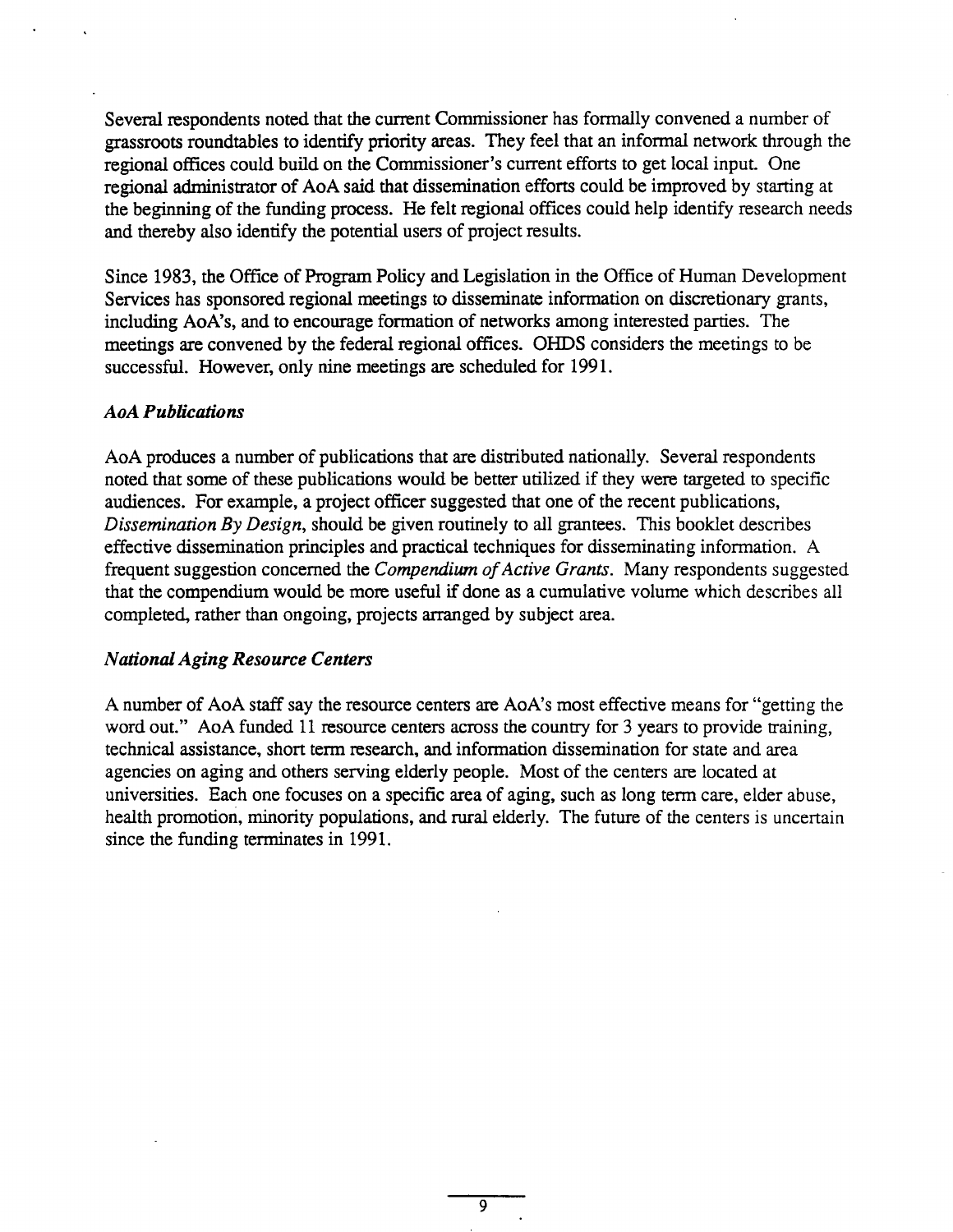# RECOMMENDATION

. .. - -. . .

The Administration on Aging, with limited resources for dissemination, has engaged in a broad range of activities to disseminate results of  $\frac{1}{2}$  and  $\frac{1}{2}$  projects. To discuss the following  $\frac{1}{2}$ coordinate these efforts, the Inspector General makes the following recommendation.

- AoA should assure the establishment and adequate funding funding for a could be a permanent fund projects. This could be  $\blacktriangleright$ responsible for dissemination of results of diseasers of the include: done internally or by contract. Responsibilities
	- providing a focus for AoA's various dissemination activities,
	- in the grant application review process, reconsidering the dissemination criterion and the point value assigned to it;
	- establishing and maintaining a process to assess project outcomes for ullily io others;
	- developing methods to assist grantees who lack the resources and expertise to target replicable results to potential users;
	- evaluating the role of clearinghouses in an overall dissemination strategy and using clearinghouses accordingly; and
	- establishing and implementing a role for federal regional offices on aging in disseminating project results.

 $\overline{10}$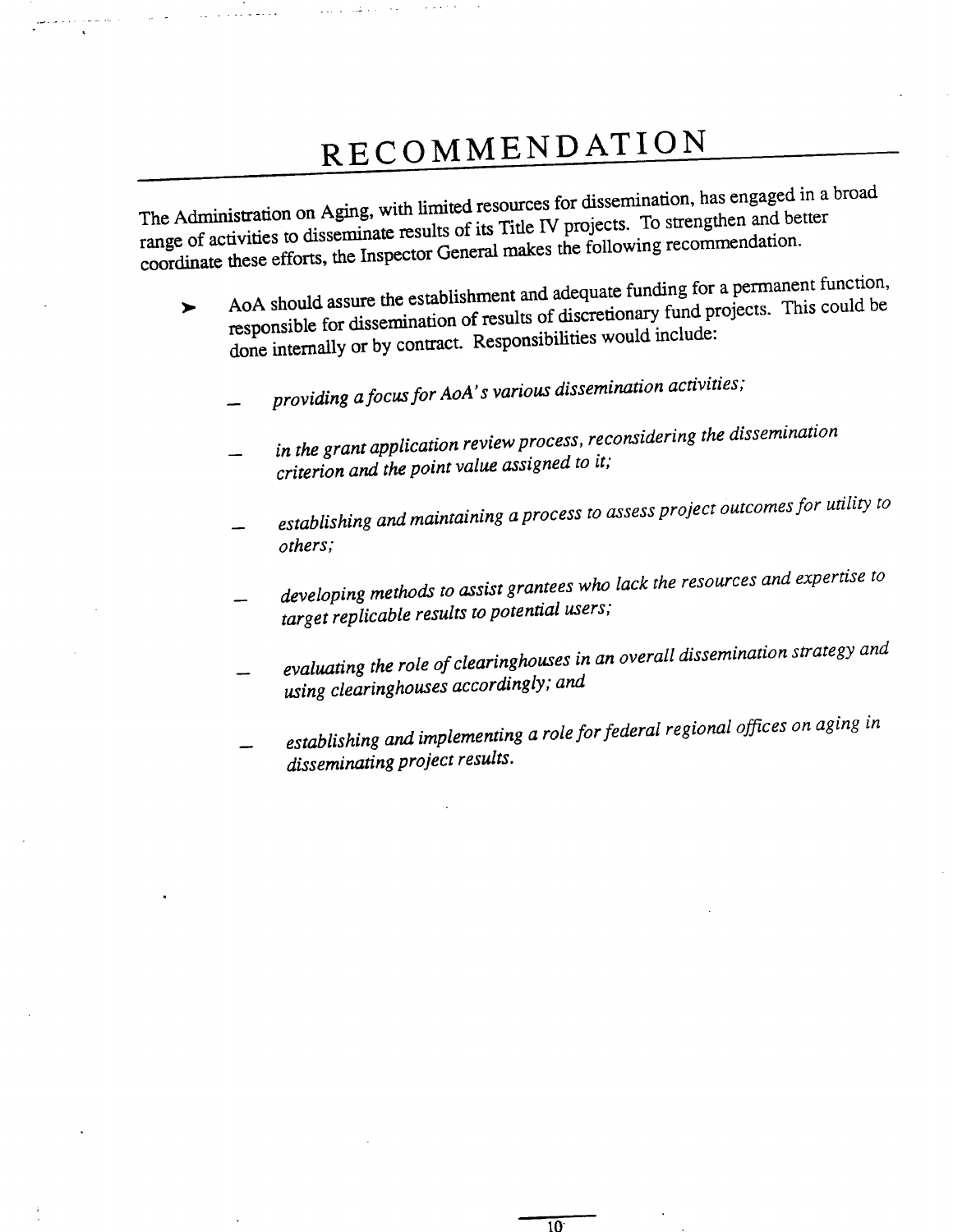The Commissioner on Aging, in commenting on the report, summarized AoA's ongoing dissemination activities. The Commissioner further described AoA's plan to fund a 3 year cooperative agreement to evaluate and disseminate Title IV grant products. Appendix A contains the full text of the Commissioner's comments.

The comments from the Assistant Secretary for Planning and Evaluation concur with the report. The Assistant Secretary for Legislation had no comments.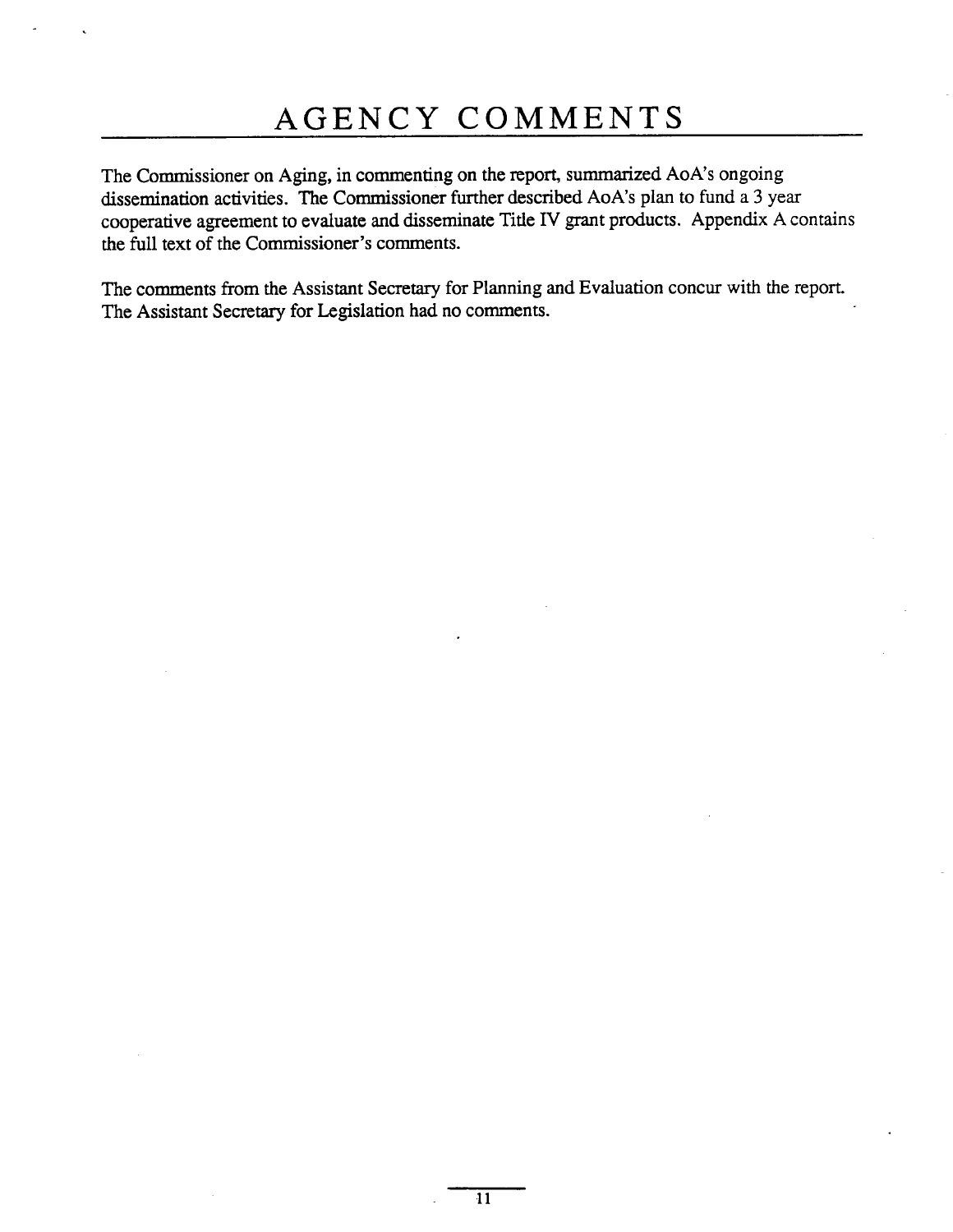## APPENDIX A

## **AoA** Comments

 $\ddot{\phantom{0}}$ 

 $\ddot{\phantom{a}}$ 

 $A - I$